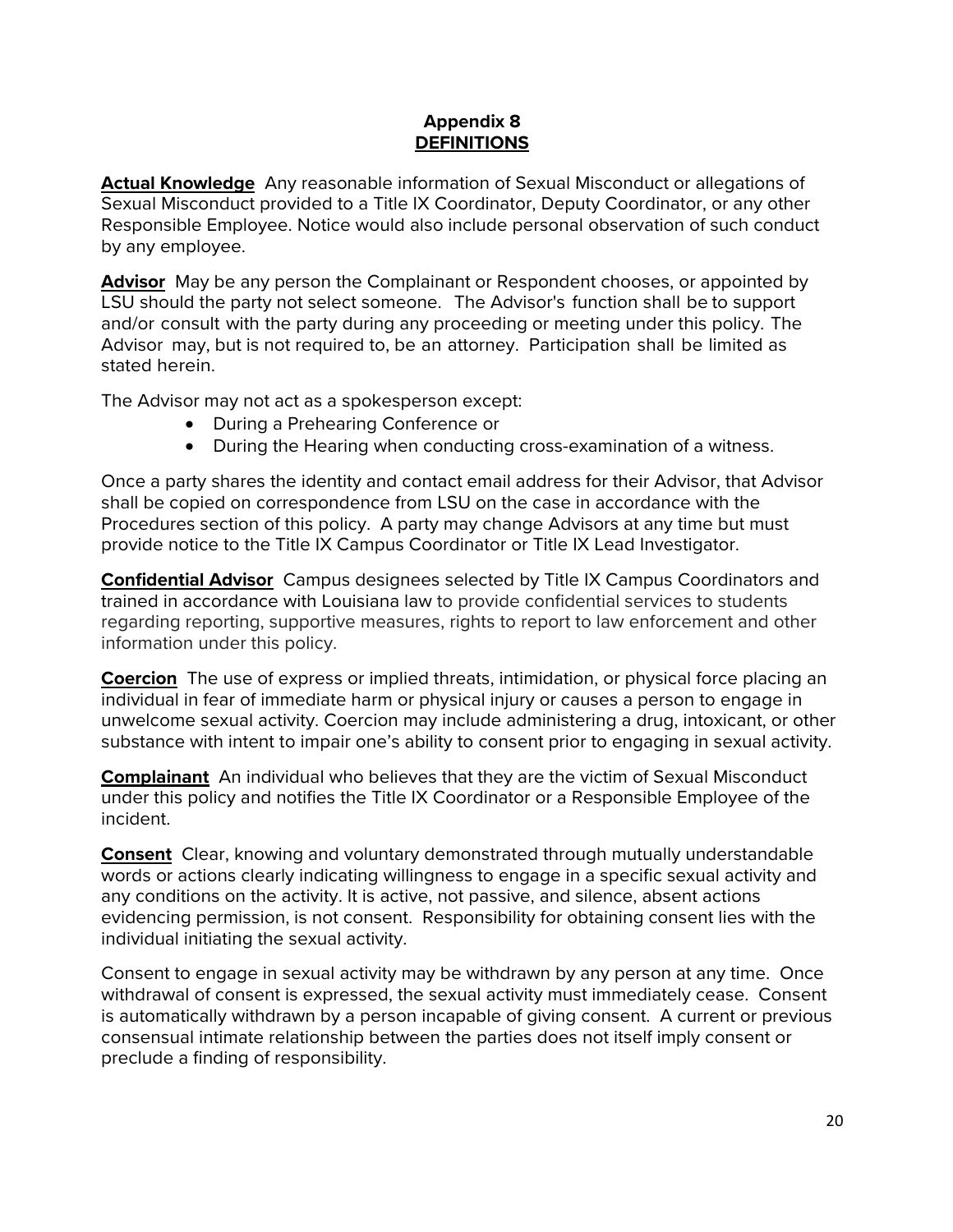To give consent, a person must be of legal age. Consent cannot be obtained through Coercion, fraud or from a person who the alleged offender knows or should reasonably know is incapacitated. Use of alcohol or drugs does not diminish the responsibility to obtain consent.

**Formal Complaint** A document filed by a Complainant or signed by the Title IX Coordinator alleging Sexual Misconduct against a Respondent and requesting LSU to investigate the allegation. At the time of filing, a Complainant must be participating in or attempting to participate in the educational program or activity of LSU.

A Formal Complaint may be filed with the Title IX Coordinator or TIX Campus Coordinator;

- In person,
- By mail,
- By electronic mail,
- By phone, or
- By submission through designated online portals.

A Formal Complaint by a Complainant must include the individual's physical or digital signature or otherwise indicate that the Complainant is the person filing the complaint. When the Title IX Coordinator/Campus Coordinator signs a Formal Complaint, the Coordinator is not a Complainant or otherwise a party and must otherwise comply with duties of the position.

**Formal Resolution** A process by which allegations are presented to a Hearing Panel for determination as to whether a Respondent is responsible for a violation of this policy.

**Hearing Panel** A body assembled to hear testimony and weigh evidence resulting in a decision regarding responsibility based on the preponderance of the evidence.

**Incapacitation** An individual is considered to be incapacitated if, by reason of mental or physical condition, the individual is manifestly unable to make a knowing and deliberate choice to engage in sexual activity. Being drunk or intoxicated can lead to incapacitation; however, drunkenness or intoxication is not necessarily the same as incapacitation. Incapacitation is a state beyond drunkenness or intoxication. Individuals who are asleep, unresponsive or unconscious are incapacitated. Other indicators that an individual may be incapacitated include, but are not limited to, inability to communicate coherently, inability to dress/undress without assistance, inability to walk or stand without assistance, slurred speech, loss of coordination, vomiting, or inability to perform other physical or cognitive tasks without assistance.

**Informal Resolution** A process whereby the parties voluntarily work with a professional to reach a mutually agreeable resolution of the complaint without a formal hearing.

**Interim Measures** Remedial measures taken to help deescalate and offer a short-term temporary resolution during the pendency of a resolution under this policy.

**Non-Consensual Sexual Contact** Any intentional sexual touching, or attempted sexual touching, without consent.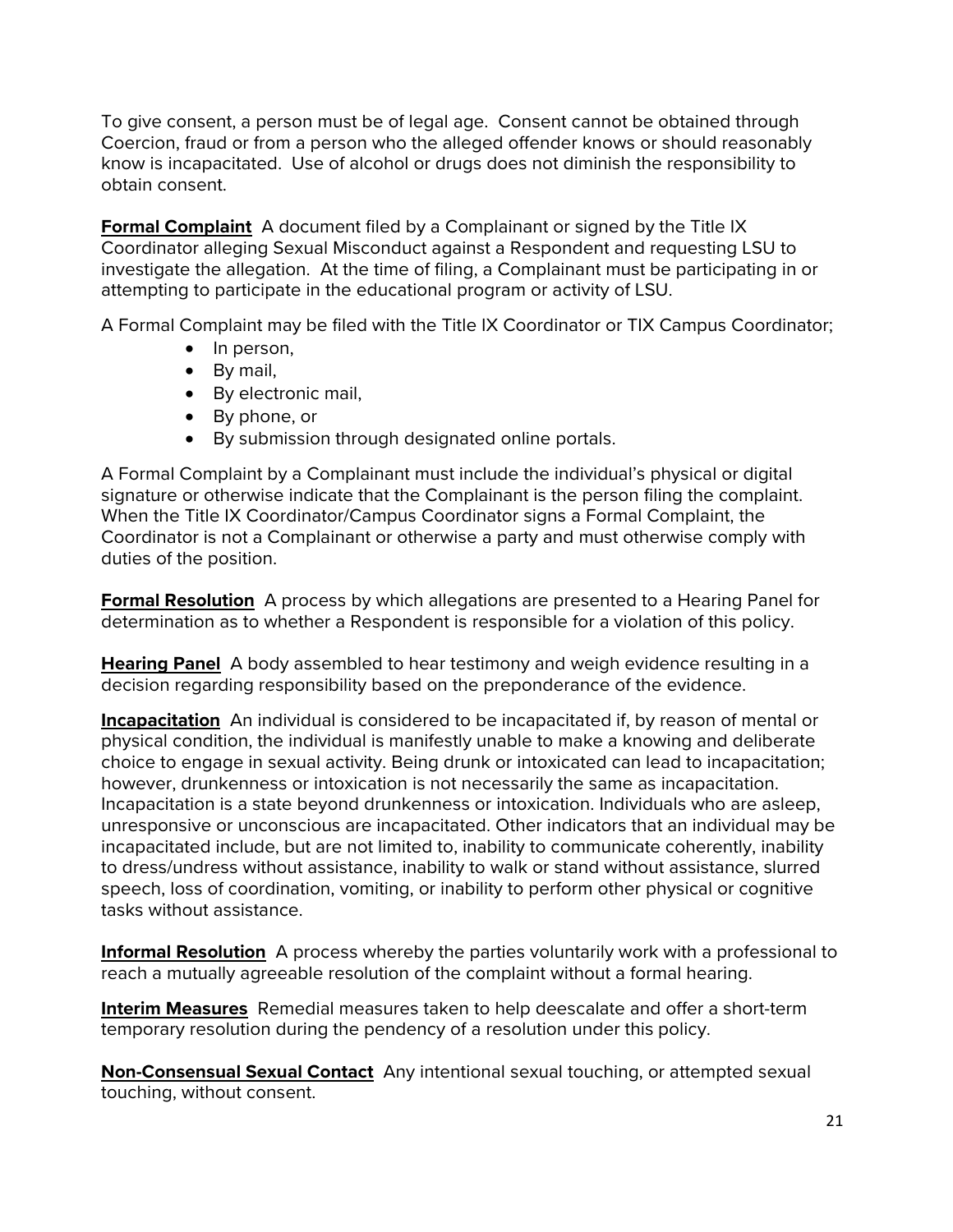**Non-Consensual Sexual Intercourse** Having or attempting to have sexual intercourse, cunnilingus, or fellatio without consent. Sexual intercourse is defined as anal or vaginal penetration by a penis, tongue, finger, or inanimate object.

**Notice** A report of Sexual Misconduct made to the Title IX Campus Coordinator, LSU Title IX Coordinator, Deputy Coordinator or any Responsible Employee.

**Respondent** A person reported to have engaged in actions that may constitute Sexual Misconduct.

**Responsible Employee** Any employee given the duty of reporting actual notice of incidents of sexual violence or any other misconduct prohibited by this policy. Responsible Employees do not include victims' advocates, mental health counselors, or LSU Ombudsperson.

**Retaliation** Any acts or attempted acts against an individual for the purpose of discouraging an individual from exercising a right or privilege under this policy or Title IX. Activities protected from retaliation include reporting Sexual Misconduct, filing a Formal Complaint, and participation in an investigation, process or Hearing, whether as a party, witness or Advisor.

Prohibited retaliatory acts include, but are not limited to, intimidation, threats, coercion, or discrimination. Complaints alleging retaliation may be filed according to the grievance procedures under this policy.

**Sexual Discrimination** Behaviors and actions that deny or limit a person's ability to benefit from, and/or fully participate in the educational programs, activities, and services because of a person's gender or perceived gender.

**Sexual Exploitation** Any act attempted or committed by a person for sexual gratification, financial gain, or other advancement through the abuse or exploitation of another person's sexuality. Examples of sexual exploitation include, but are not limited to, non-consensual observation of individuals who are undressed or engaging in sexual acts, non-consensual audio- or videotaping of sexual activity, prostituting another person, human trafficking, allowing others to observe a personal consensual sexual act without the knowledge or consent of all involved parties, and knowingly exposing an individual to a sexually transmitted infection without that individual's knowledge.

**Sexual Harassment** Conduct on the basis of sex that satisfies one or more of the following:

- 1. Quid Pro Quo Sexual Harassment An employee conditioning the provision of aid, benefit or service on the Complainant's participation in unwelcome sexual conduct; or
- 2. Unwelcome conduct determined by a reasonable person to be so severe, pervasive and objectively offensive that it effectively denies a person equal access to the education program or activity; or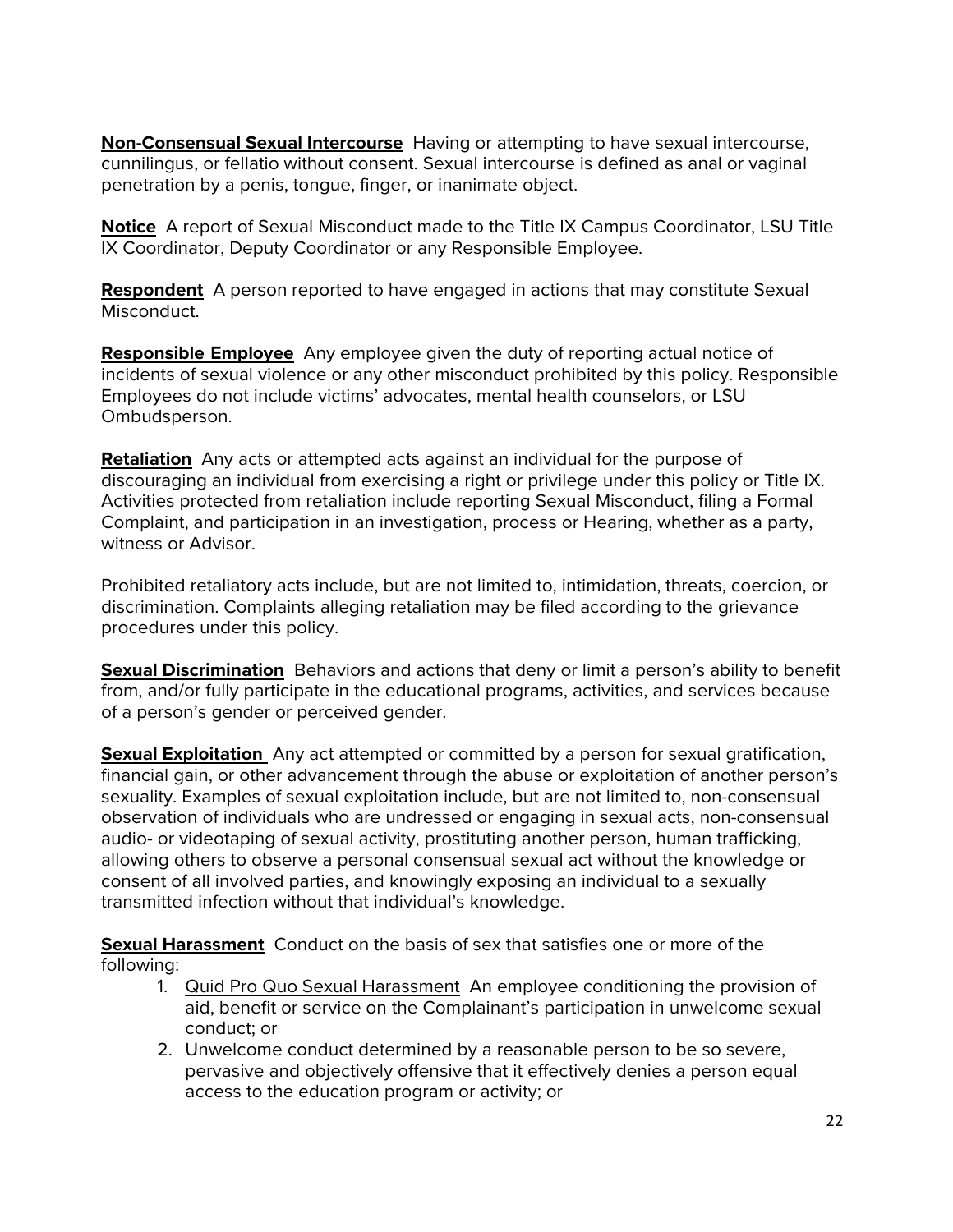- 3. Sexual Assault
	- a. **Sex Offenses, Forcible** Any sexual act directed against another person, without the consent of the Complainant including instances where the Complainant is incapable of giving consent.
		- (1) **Forcible Rape** Penetration, no matter how slight, of the vagina or anus with any body part or object, or oral penetration by a sex organ of another person, without the consent of the Complainant.
		- (2) **Forcible Sodomy** Oral or anal sexual intercourse with another person, forcibly and/or against that person's will or not forcibly or against the person's will (non-consensually) in instances where the Complainant is incapable of giving consent because of age or because of temporary or permanent mental or physical incapacity.
		- (3) **Sexual Assault With An Object**  To use an object or instrument to penetrate, however slightly, the genital or anal opening of the body of another person, forcibly and/or against that person's will or not forcibly or against the person's will (non-consensually) in instances where the Complainant is incapable of giving consent because of age or because of temporary or permanent mental or physical incapacity.
		- (4) **Forcible Fondling** The touching of the private body parts of another person (buttocks, groin, breasts) for the purpose of sexual gratification, forcibly and/or against that person's will (nonconsensually) or not forcibly or against the person's will in instances where the Complainant is incapable of giving consent because of age or because of temporary or permanent mental or physical incapacity.
	- b. **Sex Offenses, Nonforcible** Nonforcible sexual intercourse.
		- (1) **Incest** Nonforcible sexual intercourse between persons who are related to each other within the degrees wherein marriage is prohibited by Louisiana law.
		- (2) **Statutory Rape** Nonforcible sexual intercourse with a person who is under the statutory age of consent of Louisiana.
- c. Sexual Assault also includes sexual battery as defined in La. R.S. 14:43.1. 4. Dating Violence Violence committed by a person who is or has been in a social relationship of a romantic or intimate nature with the Complainant. The existence of such a relationship shall be determined based on the Complainant's statement and with consideration of the length of the relationship, the type of relationship, and the frequency of interaction between the persons involved in the relationship. For the purposes of this definition, Dating Violence includes, but is not limited to, sexual or physical abuse or threat of such abuse. Dating Violence does not include acts covered under the definition of Domestic Violence.
- 5. Domestic Violence A felony or misdemeanor crime of violence committed:
	- a. By a current or former spouse or intimate partner of the Complainant;
	- b. By a person with whom the Complainant shares a child in common;
	- c. By a person who is cohabitating with, or has cohabitated with, the Complainant as a spouse or intimate partner;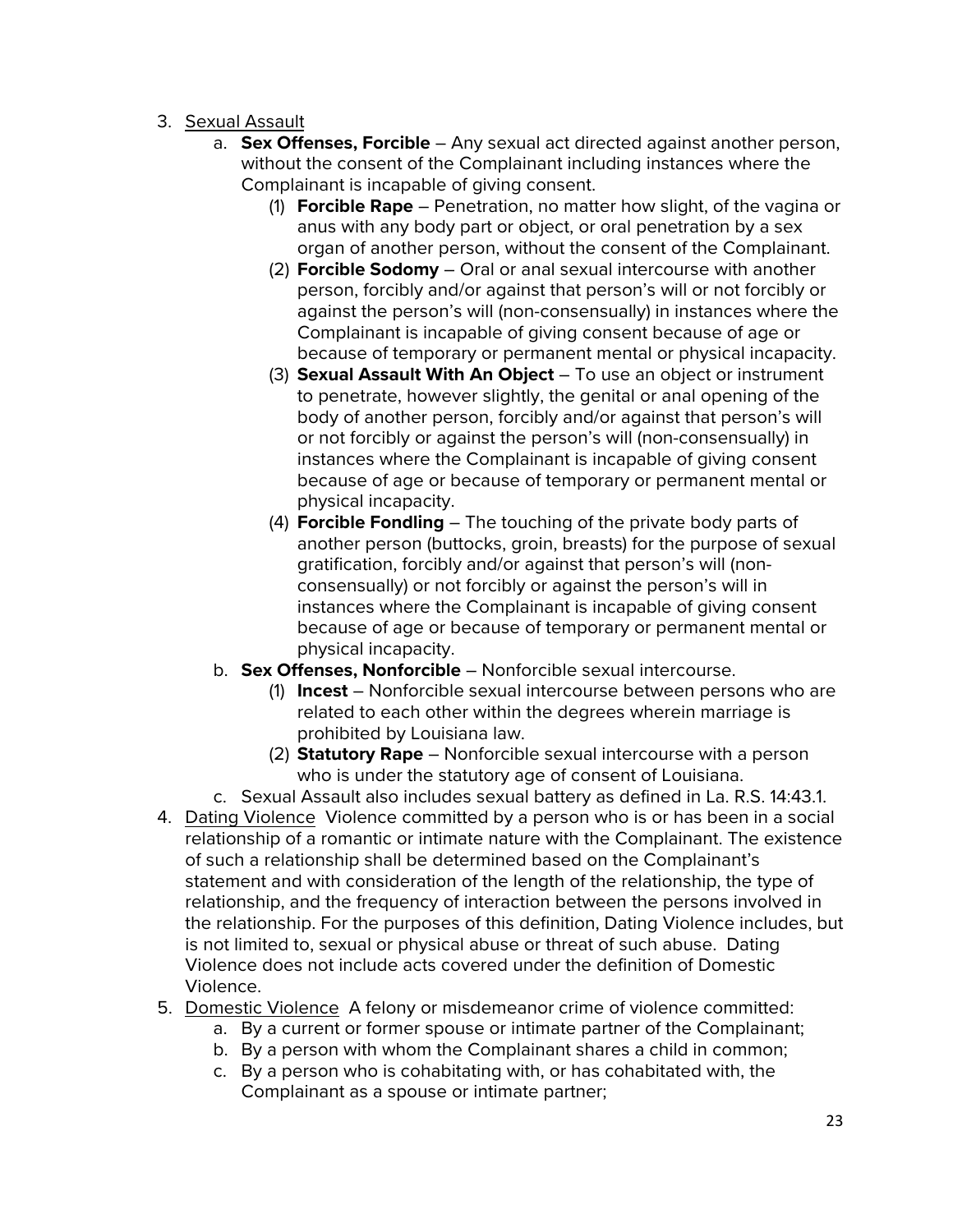- d. By a person similarly situated to a spouse of the Complainant under the domestic or family violence laws of Louisiana; or
- e. By any other person against an adult or youth who is protected from that person's acts under the domestic abuse or family violence laws of Louisiana.\*To categorize an incident as Domestic Violence, the relationship between the parties must be more than people living together as roommates. The people cohabitating must be current or former spouses or have an intimate relationship.
- 6. Stalking Engaging in a course of conduct directed at a specific person that would cause a reasonable person to:
	- a. Fear for the person's safety or the safety of others; or
	- b. Suffer substantial emotional distress.
	- c. For the purposes of this definition
		- (1) Course of conduct means two or more acts, including, but not limited to, acts in which the stalker directly, indirectly, or through third parties, by any action, method, device, or means, follows, monitors, observes, surveils, threatens, or communicates to or about a person, or interferes with a person's property.
		- (2) Reasonable person means a reasonable person under similar circumstances and with similar identities to the Complainant.
		- (3) Substantial emotional distress means significant mental suffering or anguish that may but does not necessarily require medical or other professional treatment or counseling.
		- (4) Nothing in these definitions will be interpreted in a way that violates the First Amendment rights of any individual.

**Sexual Misconduct** A sexual act or contact of a sexual nature that occurs, regardless of personal relationship, without the consent of the other person(s), or that occurs when the person(s) is unable to give consent or whose consent is coerced or obtained in a fraudulent manner. For the purpose of this Policy, Sexual Misconduct includes, but is not limited to, sexual abuse, violence of a sexual nature, Sexual Harassment, Non-Consensual Sexual Intercourse, Sexual Exploitation, video voyeurism, or the obtaining, posting or disclosure of intimate descriptions, photos, or videos without the express consent or the persons depicted therein, as well as dating violence, domestic violence and stalking, as well as crimes of a sexual nature as defined in Title 14 of the Louisiana Revised Statutes or at La. R.S. 44:51.

**Sexually-Oriented Criminal Offense** Any sexual assault offense as defined in La. R.S. 44:51, and any sexual abuse offense as defined in La. R.S. 14:403.

**Supportive Measures** Non-disciplinary, non-punitive individualized services offered as appropriate, as reasonably available, and without fee or charge to the Complainant or Respondent regardless of whether a formal complaint has been filed. Such measures are designed to restore or preserve equal access to the education program or activity without unreasonably burdening the other party, including measures designed to protect the safety of all parties or the educational environment, or deter Sexual Misconduct. Supportive measure may include, but are not limited to;